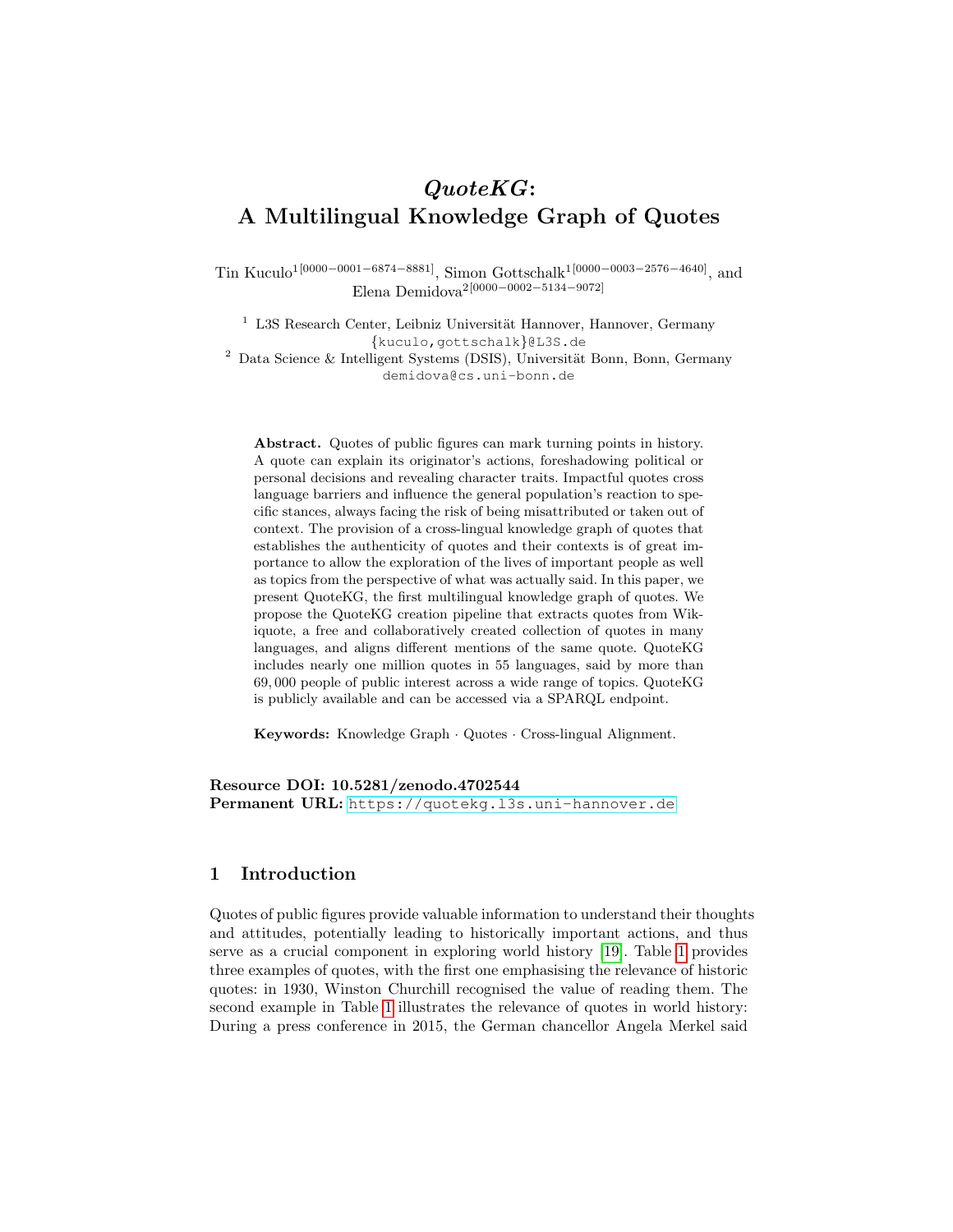#### 2 T. Kuculo et al.

"Wir schaffen das" ("We can do this") when the European migrant crisis unfolded and Germany prepared for the reception of refugees from Northern Africa and the Middle East. Since then, these three words defined Merkel's political course in the migrant crisis – and led both to a welcoming culture as well as the rise of nationalist protests and right-wing political parties [\[21,](#page-16-1) [23\]](#page-16-2).

Given this potential impact of words, it is of utmost importance to provide sources to quotes and to dismiss hoaxes [\[18,](#page-16-3) [28\]](#page-16-4): The third example in Table [1](#page-1-0) is a famous quote that has been attributed to different people, including Albert Einstein, Benjamin Franklin, and Mark Twain, but has not actually been said by any of them.[3](#page-1-1) In general, a quote can be mentioned in different sources, and mentions can deviate. For example, "Wir schaffen das" might be mentioned as "We can do this" or "We will make it!" in English translations. Therefore, there is a need to align mentions to the same quote and to provide context information such as the source and description (e.g., "during a press conference").

<span id="page-1-0"></span>Table 1. Three example quotes, together with their originators and dates. The last column gives examples of context that can be attributed to the mention of a quote, including source information, translations or validation of the quote's correctness.

| Quote                                                                                                          | $\mathbf{B}\mathbf{y}$ | Date              | <b>Selected Context</b>                                                    |
|----------------------------------------------------------------------------------------------------------------|------------------------|-------------------|----------------------------------------------------------------------------|
| It is a good thing for an uneducated<br>man to read books of quotations. (en)                                  | Winston<br>Churchill   | 1930              | <i>Source:</i> Roving Com-<br>mission: My Early Life<br>$(1930)$ Chapter 9 |
| Wir schaffen das. (de)                                                                                         | Angela<br>Merkel       | 2015,<br>Aug $31$ | <i>Translation:</i> We<br>can<br>$\frac{1}{\cos(\theta)}$                  |
| The definition of insanity is doing the<br>same thing over and over and expect-<br>ing different results. (en) | Albert<br>Einstein     |                   | Misattributed.                                                             |

In this paper, we introduce  $QuoteKG$  – a new knowledge graph that provides nearly one million quotes said by more than 69, 000 persons of public interest in 55 languages. Quotes in QuoteKG come with detected sentiment and context such as their origin dates and sources. They are interlinked with their originators and other entities such as persons or events they refer to. Different mentions of the same quote are aligned across languages.

The creation of a knowledge graph covering quotes in many languages and their contexts faces several challenges detailed in the following.

– Lack of context: Most quote collections [\[10,](#page-15-0) [24,](#page-16-5) [34\]](#page-16-6) lack context information and solely provide the quotes and their originators. To provide more context

<span id="page-1-1"></span><sup>3</sup> Reasons for false attribution of quotes to persons include to appear educated or to lend authority from the person. [\[27\]](#page-16-7).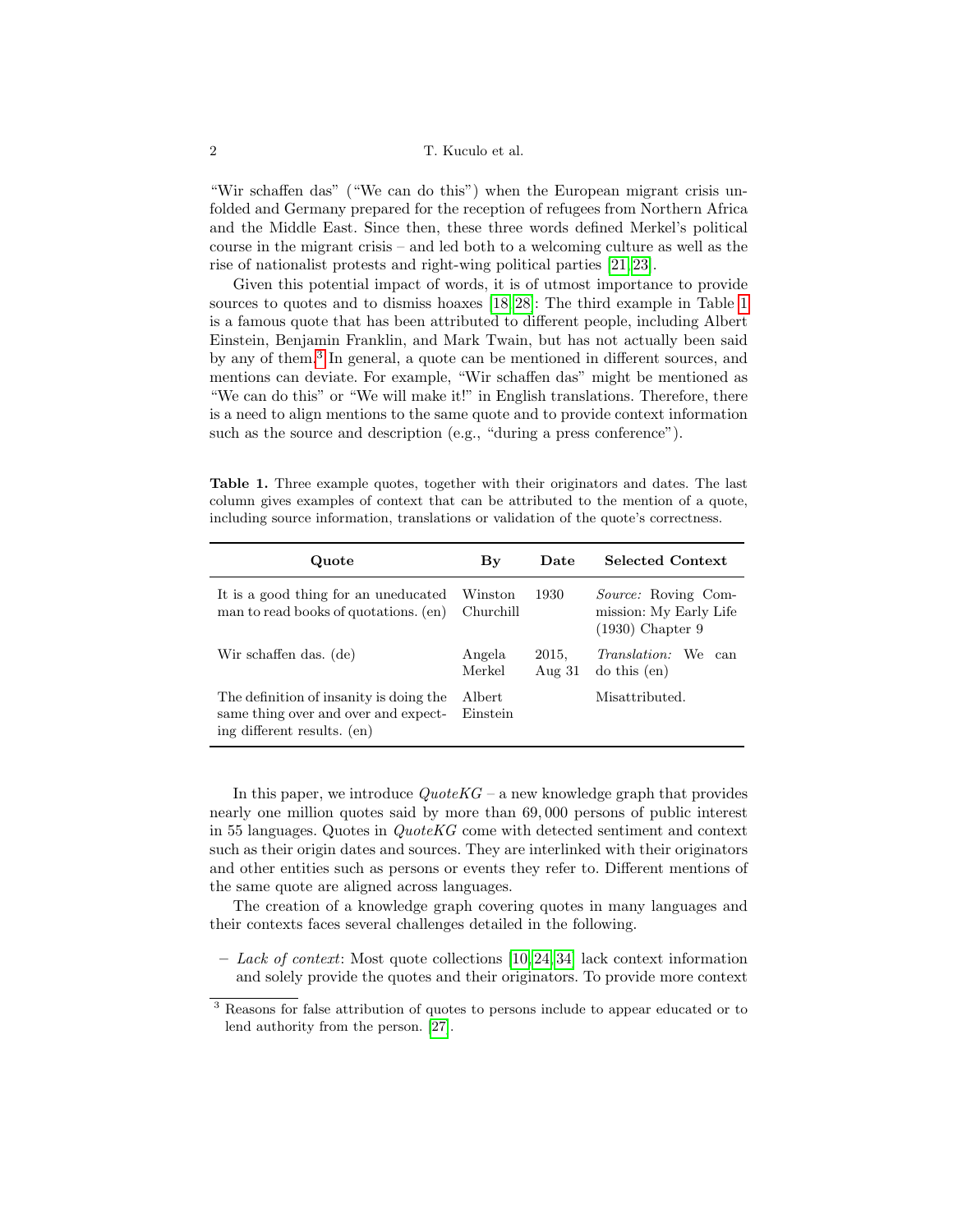information in  $QuotekG$ , we extract quotes from Wikiquote – a "free online" compendium of sourced quotes from notable people"[4](#page-2-0) .

- Tedious extraction process: Even though Wikiquote is a semi-structured resource, extraction of quotes and contexts is a tedious process. In particular, we must design an extraction pipeline that is flexible across languages and adopts their characteristics. For example, it is necessary to differentiate the quotes not said by a person, but said about a person (e.g., English: "Quotes about Albert Einstein", German: "Zitate mit Bezug auf Albert Einstein").
- Missing alignment of quote mentions: As quote mentions in Wikiquote are not linked across languages, another important step is cross-lingual quote alignment which we perform using a language-agnostic transformer model that we evaluate on a ground truth set of manually aligned quote clusters.

Our contributions are as follows: (i) We propose a schema to represent quotes and context information. (ii) We propose an extraction pipeline that extracts quotes, their mentions and context information from all Wikiquote language versions. (iii) We align quote mentions across languages using a cross-lingual language model. (iv) We make  $QuoteKG$  publicly available<sup>[5](#page-2-1)</sup>.

The remainder of this paper is structured as follows: First, we describe the impact of QuoteKG in the fields of Semantic Web, Natural Language Processing, Digital Humanities and others in more detail. Then, in Section [3,](#page-3-0) we describe the schema adopted for  $QuoteKG$ . In Section [4,](#page-5-0) we describe the  $QuoteKG$  creation pipeline. In Section [5,](#page-9-0) we provide statistics and examples of QuoteKG, followed by information about the availability and maintenance in Section [6.](#page-12-0) Section [7](#page-13-0) gives an overview of related work. Finally, we provide a conclusion in Section [8.](#page-14-0)

## 2 Potential Impact

QuoteKG contains quotes, a new type of information that is, to the best of our knowledge, not yet present in existing knowledge graphs. Therefore, Quote-KG can potentially attract new audiences from several fields such as Digital Humanities and Natural Language Processing. While existing cross-domain or event-centric knowledge graphs such as Wikidata [\[36\]](#page-16-8), DBpedia [\[2\]](#page-15-1), and EventKG [\[12\]](#page-15-2) target the representation of real-world entities, including persons of public interest and important events, they scarcely represent what people actually said – even though this information reflects persons' characteristics and can lead to an understanding of how particular events unfolded in the real world. Instead, facts about persons in knowledge graphs (e.g., properties representing birth dates, marriages, and awards received) without a doubt represent relevant facts in a person's life but typically do not reveal personal traits or surprising insights. Existing corpora of quotes like Quotebank [\[34\]](#page-16-6) and the QUOTES500K dataset [\[10\]](#page-15-0) provide large collections of English quotes. In contrast to these corpora, QuoteKG is a knowledge graph and provides societal relevant quotes and

<span id="page-2-0"></span><sup>4</sup> [https://en.wikiquote.org/wiki/Main\\_Page](https://en.wikiquote.org/wiki/Main_Page)

<span id="page-2-1"></span><sup>5</sup> <https://www.quotekg.l3s.uni-hannover.de>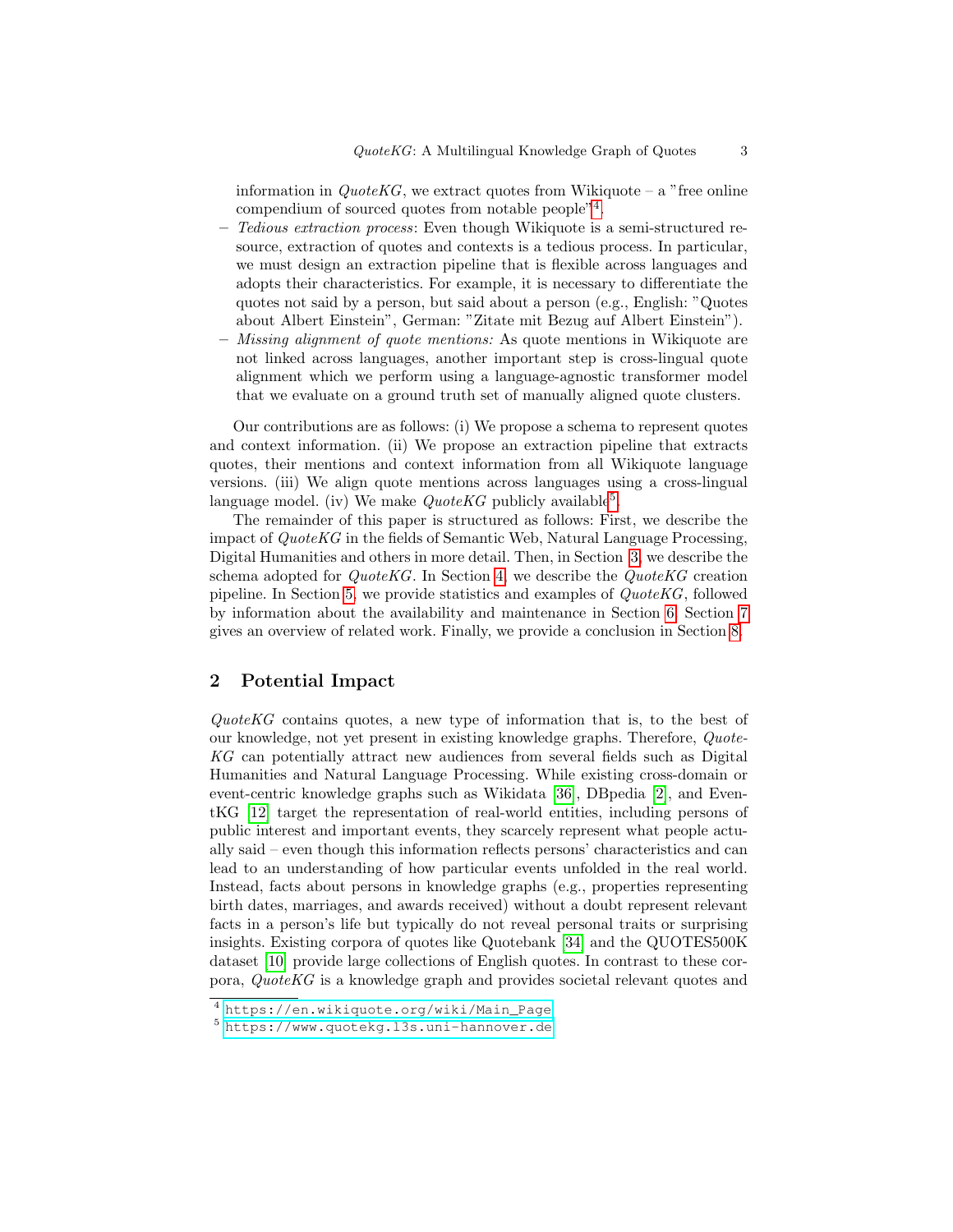contexts in 55 languages, links them to other knowledge graphs, and aligns quote mentions across languages.

Potential applications of *QuoteKG* are manifold: (i) First and foremost,  $QuoteKG$  can add a new dimension to the exploration and investigation of the lives of public figures. While the creation of biography timelines from knowledge graphs has been studied in the past [\[1,](#page-15-3) [13\]](#page-15-4), such timelines do not consider the inclusion of quotes. QuoteKG can help to enrich such timelines with relevant quotes to make them more lively and informative. (ii) Similarly, the analysis of quotes related to a specific topic over time can support research in the fields of Digital Humanities, and can be used to gauge public opinion regarding specific events. For example, there have been analyses of how social movements and global events affect language [\[14\]](#page-15-5) and how the words used by public persons carry political backgrounds [\[35\]](#page-16-9). (iii) Quotes also play an important role when observing information propagation [\[31\]](#page-16-10) and the bias potentially caused by one-sided selection of quotes  $[25]$ . (iv)  $QuotekG$  can also serve as an additional resource for machine translation, given that it contains 38, 931 quotes with mentions in different languages. (v)  $QuoteKG$  can help answering questions such as "Who said 'yes, we can'?". (vi)  $QuoteKG$  contains 13, 104 quotes labelled as misattributed or falsely claimed. They can be used as a resource for understanding the propagation of false or misleading information [\[28\]](#page-16-4). (vii) Finally, QuoteKG can take quote collections to a new level: There are plenty of websites available that provide collections of quotes<sup> $6$ </sup>, typically monolingual and primarily for entertainment purposes (e.g., images of inspirational quotes or quote mashup games<sup>[7](#page-3-2)</sup>). The context information in  $QuoteKG$  can support the exploration and the search for quotes and provide important information surrounding a quote, and, as such, broaden the user's horizon.

# <span id="page-3-0"></span>3 QuoteKG Schema

The goal of the *QuoteKG* schema is to model quotes, their relationships with persons and other entities, as well as their different mentions, e.g. translations, typically in different contexts. To this end,  $QuoteKG$  is based on an extension of the *schema.org* vocabulary that provides a so: Quotation<sup>[8](#page-3-3)</sup> class which is re-used. According to the <schema.org> description, the so:Quotation class models quotes that are "Often but not necessarily from some written work" and can also refer to a "Quotation from an Event"[9](#page-3-4) . Therefore, it fits well to our concept of a quote in  $Quotek G$ . However, we extend the schema with a new class qkg:Mention which models the different mentions of a quote.

Fig. [1](#page-4-0) presents QuoteKG's schema. Its classes are described in the following.

<span id="page-3-1"></span><sup>6</sup> <https://www.brainyquote.com>, <https://www.goodreads.com/quotes>, <https://www.successories.com/iquote>,...

<span id="page-3-2"></span><sup>7</sup> <http://natetyler.github.io/>

<span id="page-3-3"></span><sup>8</sup> so: <https://schema.org/>

<span id="page-3-4"></span><sup>9</sup> <https://schema.org/Quotation>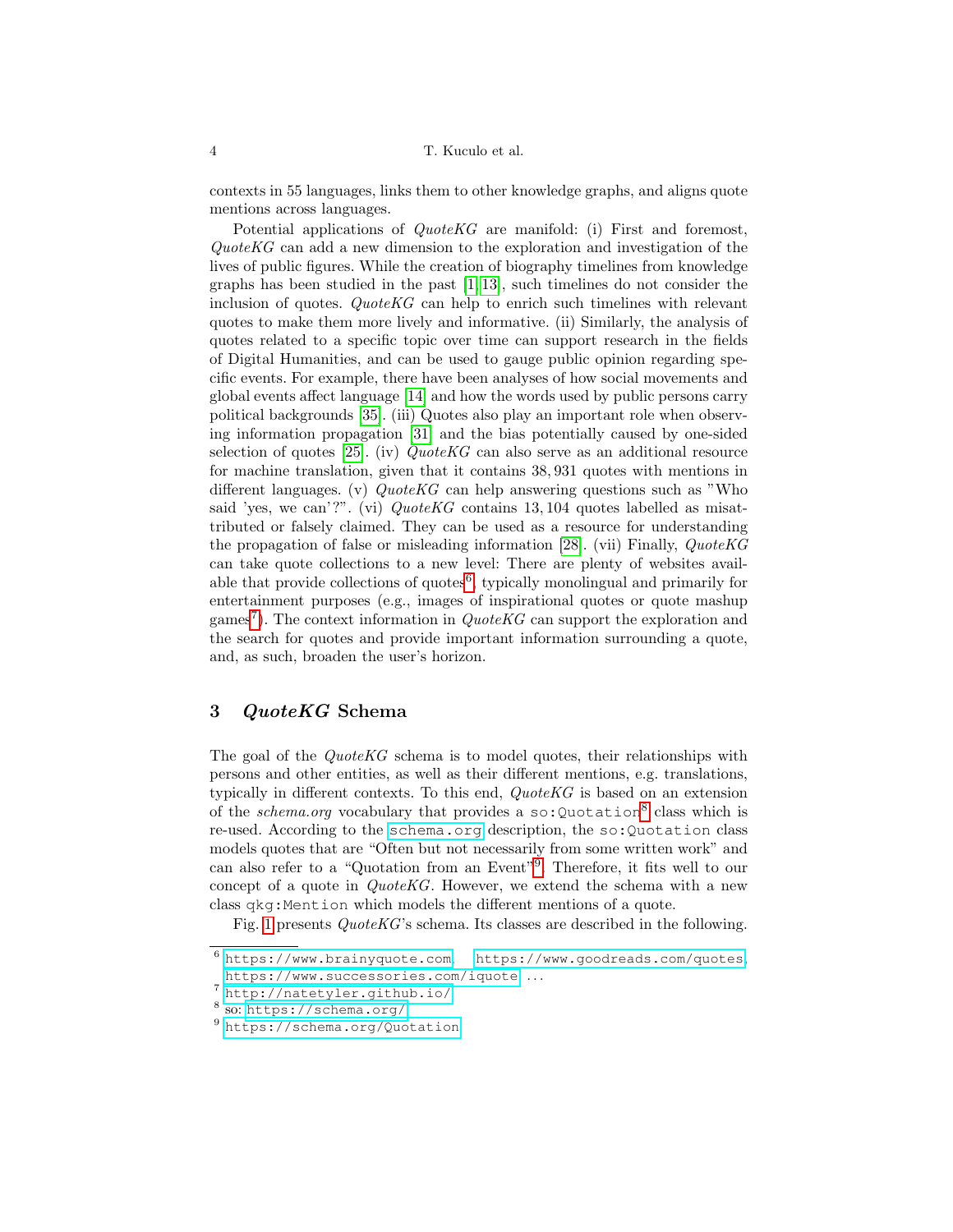

<span id="page-4-0"></span>Fig. 1. The QuoteKG schema based on schema.org. Arrows visualize the rdfs: domain and rdfs:range restrictions on properties. Name spaces and prefixes are described in the top right corner. Orange classes are related to quotes and their mentions, blue ones to the sentiment of a quote and the green class is about the person.

- **Person**: Each quote in  $QuoteKG$  is assigned to a person modeled as so: Person. For persons, QuoteKG provides additional type information (e.g., Politician) plus owl:sameAs relations to Wikidata and the different DBpedia and Wikiquote language editions.
- Quote: In QuoteKG, a resource typed as so:Quotation refers to the unique event of something being said by a person of public interest (so: spokenByCharacter) at a specific point in time (so:dateCreated). A quote may also refer to other entities (so:mentions) of any type.
- Mention: A quote can be mentioned in different contexts: For example, there may be translations of the quote in different languages, alternative records of the same quote, or different contexts that a quote is extracted from. Therefore, we introduce the class qkg:Mention. Mentions can be related to one or more qkg:Context objects.
- Context: The context of a mention provides additional attributes that come together with the specific mention. For example, its origin (e.g., a reference to a specific interview) and the original source (e.g., a link to a news website). To model context, we create the class qkg:Context.
- Sentiment: For each quote, we provide its sentiment using the Onyx ontology which is used for describing emotions [\[29\]](#page-16-12). A quote is assigned a score for a specific emotion category ("neutral", "negative" or "positive").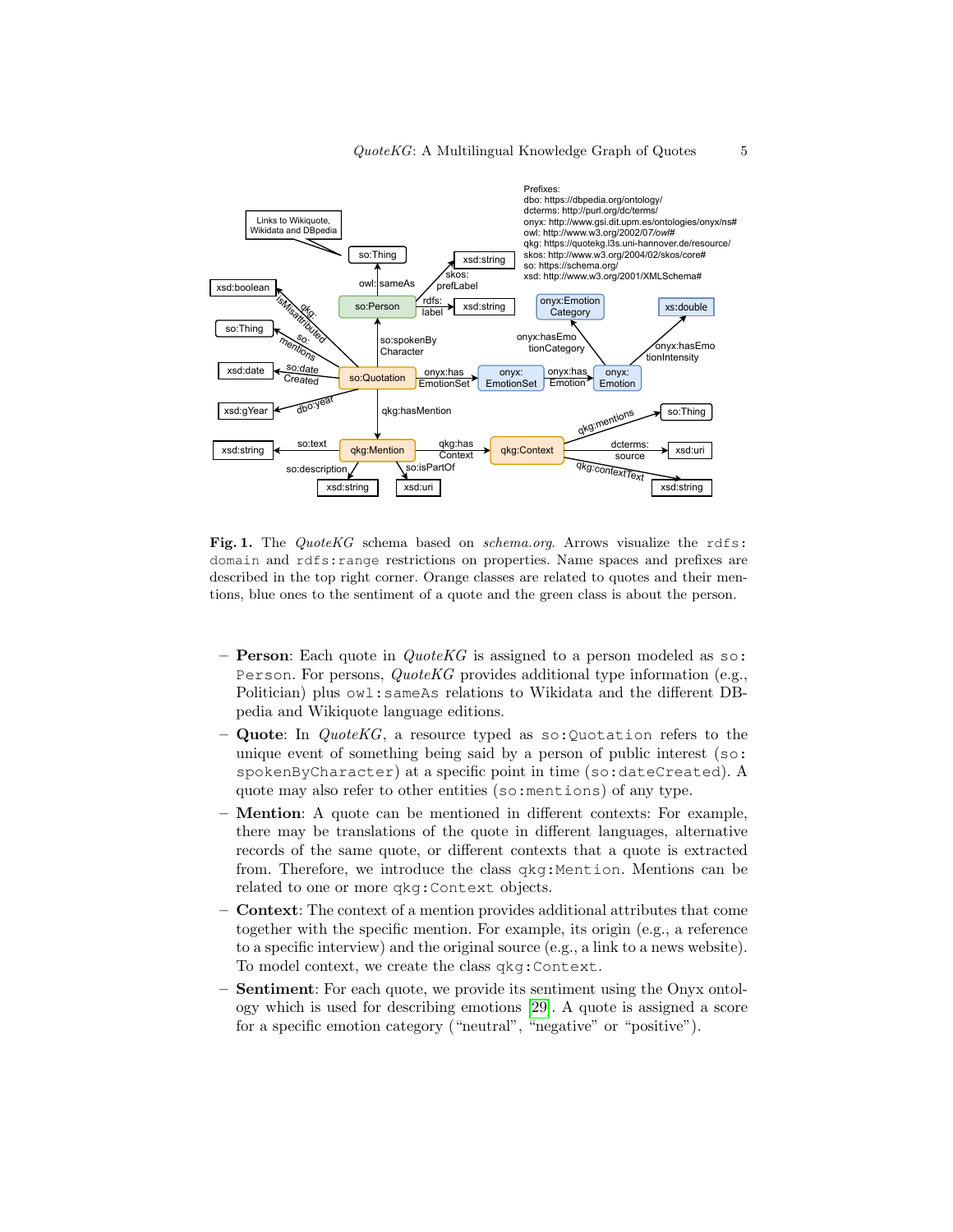6 T. Kuculo et al.



<span id="page-5-1"></span>Fig. 2. An example quote modeled using the QuoteKG schema.  $\rightarrow$  marks rdf:type relations. xsd:data type annotations were omitted for brevity. The prefixes and name spaces are the same as in Fig. [1,](#page-4-0) plus wd: https://www.wikidata.org/entity/.

Fig. [2](#page-5-1) shows an example instantiation of the QuoteKG schema. The quote "Wir schaffen das" introduced in Table [1](#page-1-0) is connected to two instances of qkg: Mention, one representing a German mention, the other one an English one ("We can do this"). Both mentions come with additional context information.

# <span id="page-5-0"></span>4 Extraction and Alignment of Quotes

This section describes the input data and the implementation of the four main steps of the QuoteKG creation pipeline shown in Fig. [3.](#page-5-2)



<span id="page-5-2"></span>Fig. 3. Pipeline to create QuoteKG from Wikiquote.

### <span id="page-5-4"></span>4.1 Wikiquote

We base  $QuoteKG$  on Wikiquote – an online collection of quotes<sup>[10](#page-5-3)</sup>. Wikiquote has a similar structure to Wikipedia: Independent versions of Wikiquote exist for

<span id="page-5-3"></span><sup>10</sup> [https://en.wikiquote.org/wiki/Main\\_Page](https://en.wikiquote.org/wiki/Main_Page)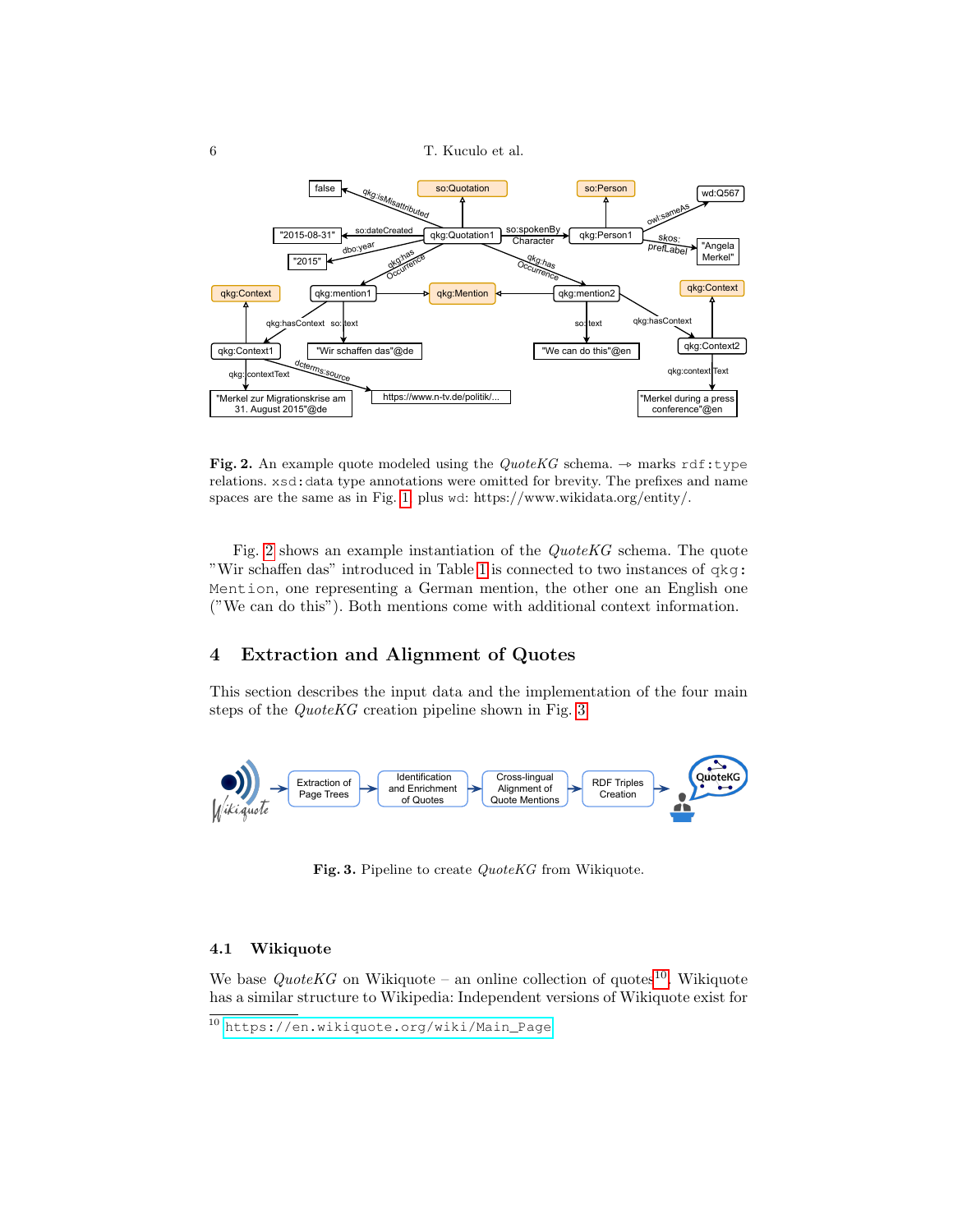\* '''Falling in love is not at all the most stupid thing that people do | but gravitation cannot be held responsible for it.''' \*\* Jotted (in German) on the margins of a letter to him (1933), p. 56

<span id="page-6-3"></span>Fig. 4. Example of a quote in the English Wikiquote, based on MediaWiki markup.

```
{{Citation|Tomber amoureux n'est pas du tout la chose la plus stupide
que font les gens | mais la gravitation ne peut en être tenue pour
responsable. |original=Falling in love is not at all the most stupid
thing that people do | but gravitation cannot be held responsible for
it.|langue=en}}
```
<span id="page-6-4"></span>Fig. 5. Example of a quote in the French Wikiquote, using templates.

different languages. Wikiquote contains pages, each of them about a given topic and divided into different sections and subsections. For QuoteKG, we focus on Wikiquote pages about persons that contain quotes attributed to them. Example pages are the English<sup>[11](#page-6-0)</sup> and French page about Albert Einstein<sup>[12](#page-6-1)</sup>.

Each Wikiquote page is formatted using the MediaWiki markup<sup>[13](#page-6-2)</sup> and contains semi-structured content that includes the person's description, sections with quotes, references and more. The quotes are given in one of the following representations: in the traditional MediaWiki markup as shown in Fig. [4](#page-6-3) or using pre-defined templates that allow for a more structured definition of keyvalue pairs. For example, Fig. [5](#page-6-4) shows the key-value pair (key: Citation, value: Tomber amoureux...).

While there are links between the pages describing persons in different languages, quote mentions are not linked across languages. Fig. [4](#page-6-3) and Fig. [5](#page-6-4) show two mentions of the same quote by Albert Einstein. The first is from the English Wikiquote and shows an English quote, the second one from the French Wikiquote is given in French and English. The original German quote is not available in these two language versions.

In general, one can observe a large imbalance in Wikiquote regarding the covered persons and the number of quotes in different language versions. This imbalance can often be explained by the different sizes of Wikiquote language versions and the difference in the cultural significance of a person in one language community compared to another. For example, there exists a French page with 35 quotes and an Italian page with 2 quotes of the former footballer Michel Platini who used to play in Italy, but there is no English page. This imbalance also implies that there is no guarantee that Wikiquote will contain the original language version of a quote. QuoteKG can have multiple quote mentions of the same quote through cross-lingual quote mention alignment.

<span id="page-6-0"></span><sup>11</sup> [https://en.wikiquote.org/wiki/Albert\\_Einstein](https://en.wikiquote.org/wiki/Albert_Einstein)

<span id="page-6-1"></span><sup>12</sup> [https://fr.wikiquote.org/wiki/Albert\\_Einstein](https://fr.wikiquote.org/wiki/Albert_Einstein)

<span id="page-6-2"></span><sup>13</sup> <https://www.mediawiki.org/wiki/Help:Formatting>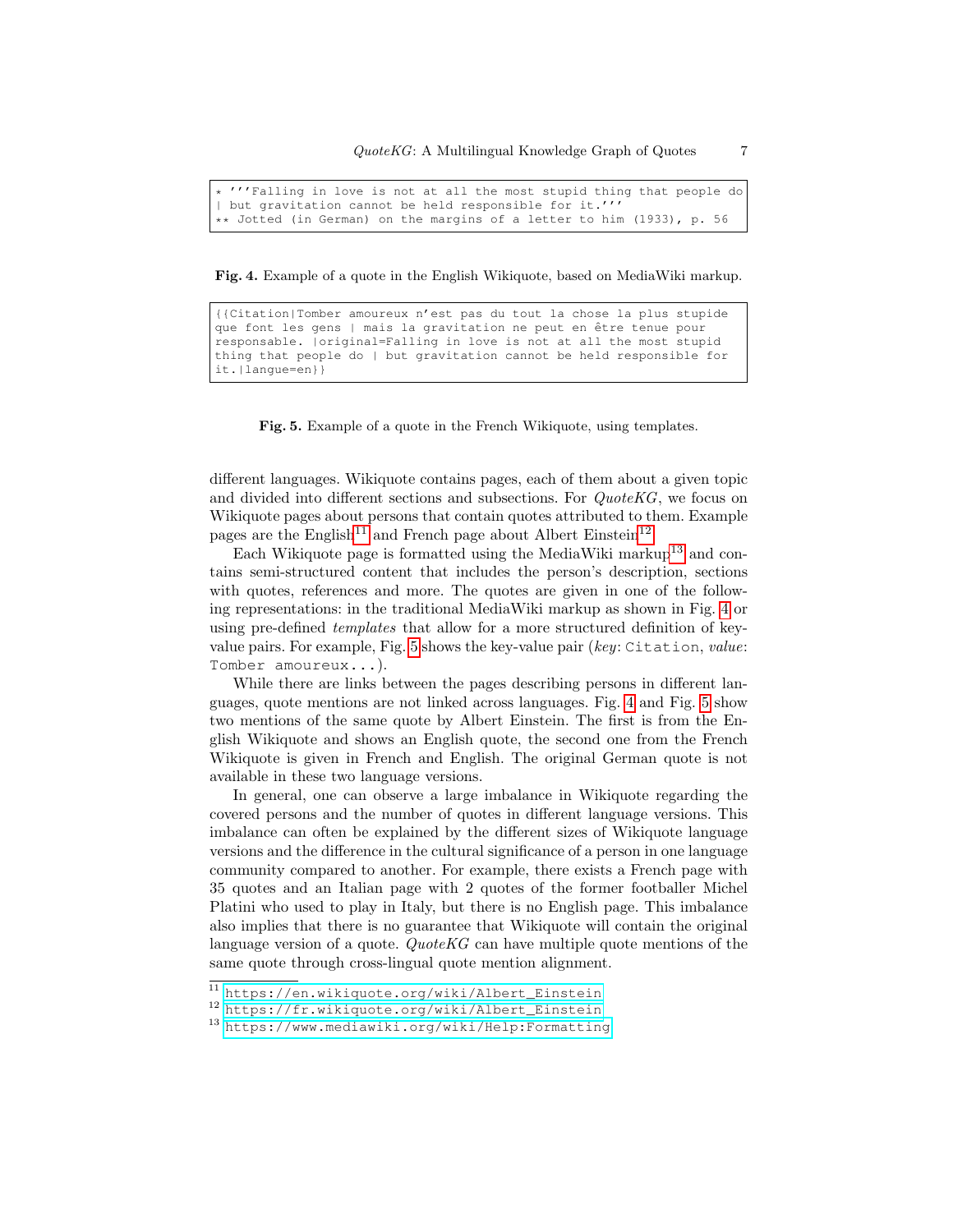

<span id="page-7-1"></span>Fig. 6. Excerpt of an example page tree from the English Wikiquote page about Albert Einstein. Section titles are underlined.

### 4.2 Extraction of Page Trees

In the beginning, our *QuoteKG* creation pipeline processes all Wikiquote lan-guage editions with at least 50 pages, excluding Simple English<sup>[14](#page-7-0)</sup> and selects all pages about persons. From each Wikiquote page about a person, we create a page tree. The page tree consists of section titles plus quotes and contexts. An example page tree is presented in Fig. [6.](#page-7-1)

### 4.3 Identification and Enrichment of Quotes

In the second step of the  $QuoteKG$  creation pipeline, the page trees are transformed into a set of quotes with contextual information. To this end, we specify language-specific rules and enrich quotes and contexts with additional metadata.

To identify quotes, we first define a language-specific list of section titles denoting quotes (e.g., "Citations", "Zitate", "Citazioni") and contextual information (e.g., "útskýring", "Viitattu", "vydavatel"). In addition, we collect a list of template types representing quotes and consider all child nodes of section titles as quotes. From section titles and templates, we further gather the following:

- Dates: We identify the dates of quotes from a pre-defined list of template keys (e.g., "année d'origine" in French) for quotes extracted from templates. If such dates are not available or when dealing with quotes not extracted from templates, we extract dates from the section titles above the particular quote in the page tree and the contexts below the quote.
	- We select the time expression with the highest level of precision (e.g., we select May 2020 over 2020). In case of conflicts, no date is chosen.
- Veracity: To reflect the authenticity of quotes and their contextual information, we capture whether a quote has been misattributed to the person. In Wikiquote, misattributed quotes are grouped into specified sections. We identify such sections with a manually created list of regular expressions (e.g., "Misattributed" (English) and "Fälschlich zugeschrieben" (German). – Sources: Often, context contains links to websites where the quote was re-
- ported. We collect such external links from templates and from the markup.
- Linked entities: Quotes can be linked to entities such as other persons or organisations. We collect such links from templates and the markup.

<span id="page-7-0"></span><sup>&</sup>lt;sup>14</sup> For more detailed statistics about Wikiquote language editions see: [https://](https://wikistats.wmcloud.org/display.php?t=wq) [wikistats.wmcloud.org/display.php?t=wq](https://wikistats.wmcloud.org/display.php?t=wq)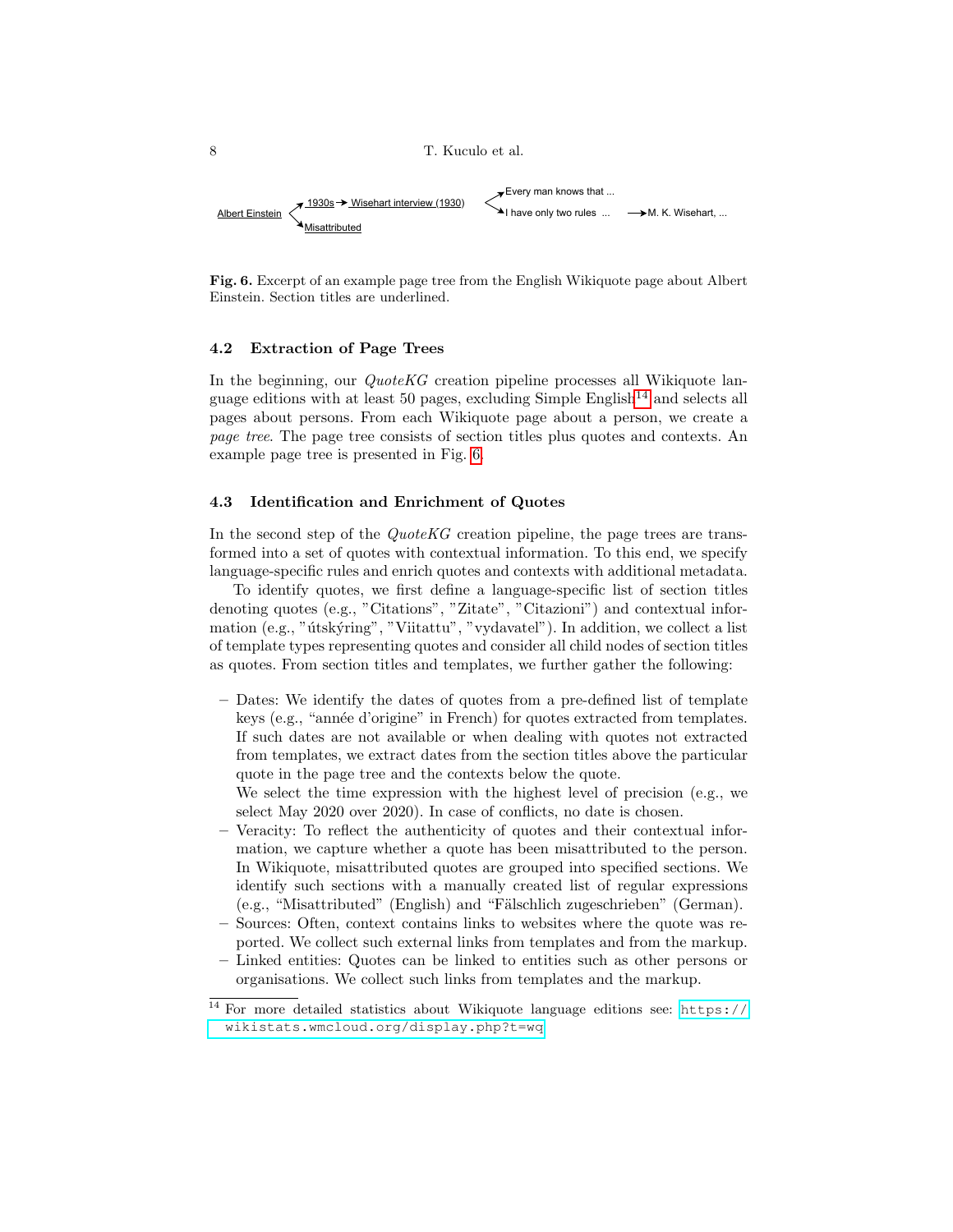- Language: While the Wikiquote pages are written in specific languages, their quotes can be written in their original language or translated. For this reason, we use language detection to designate the language of a quote and do not rely on the language of the page tree.
- Sentiment: We detect the sentiment of each quote mention (positive, negative or neutral with a score between 0 and 1) using XLM-RoBERTa-Twitter, an XLM-RoBERTa model trained on  $\sim$  198M multilingual tweets [\[3\]](#page-15-6).
- Identity links: To establish owl:sameAs links between the QuoteKG enti-ties, Wikidata and DBPedia, we use Wikidata's sitelinks<sup>[15](#page-8-0)</sup>.

For all persons and entities identified during this process, we extract additional information regarding their labels and types from DBpedia and Wikidata.

### 4.4 Cross-lingual Alignment of Quote Mentions

After identifying and enriching quotes, we need to detect which of them represent mentions of the same quote said by a person of public interest. This task of crosslingual alignment of quote mentions is treated as a clustering task at the end of which each cluster represents a quote with a set of mentions.

In detail, the clustering task is performed for each person in isolation. Given a person's quote mentions in a set of languages, we aim at creating clusters of highly similar mentions. To derive a similarity between two mentions, potentially from different languages, we compute the cosine similarity of sentence embeddings derived from the mentions' texts. As an embedding model, we use a language-agnostic transformer model pre-trained on millions of multilingual paraphrase examples in more than 30 languages, namely XLM-RoBERTa [\[8\]](#page-15-7). The ability of such models to adapt to previously unknown languages has been shown in [\[16\]](#page-15-8). Given such embeddings and the cosine similarity function, clustering is performed by detecting communities of quotes using a nearest-neighbour search. To do so, we chose UKPLab's Fast Clustering algorithm<sup>[16](#page-8-1)</sup> that is optimised towards efficient similarity computations of our embeddings.

To aggregate the sentiments of all mentions in a cluster, we take the most frequent sentiment category and average over the scores of that category.

#### 4.5 RDF Triples Creation

After identification of quotes and their contexts and cross-lingual alignment, we transform them into RDF triples following the schema presented in Fig. [1.](#page-4-0)

#### 4.6 Implementation

We use the MWDumper<sup>[17](#page-8-2)</sup> to process the Wikiquote XML dumps and parse the single pages given in the Wikipedia markup using the Bliki engine<sup>[18](#page-8-3)</sup>. For lan-

<span id="page-8-0"></span><sup>15</sup> <https://www.wikidata.org/wiki/Help:Sitelinks/en-gb>

<span id="page-8-1"></span><sup>16</sup> [https://github.com/UKPLab/sentence-transformers/blob/master/](https://github.com/UKPLab/sentence-transformers/blob/master/examples/applications/clustering/) [examples/applications/clustering/](https://github.com/UKPLab/sentence-transformers/blob/master/examples/applications/clustering/)

<span id="page-8-2"></span><sup>17</sup> <https://www.mediawiki.org/wiki/Manual:MWDumper>

<span id="page-8-3"></span><sup>18</sup> [https://github.com/axkr/info.bliki.wikipedia\\_parser](https://github.com/axkr/info.bliki.wikipedia_parser)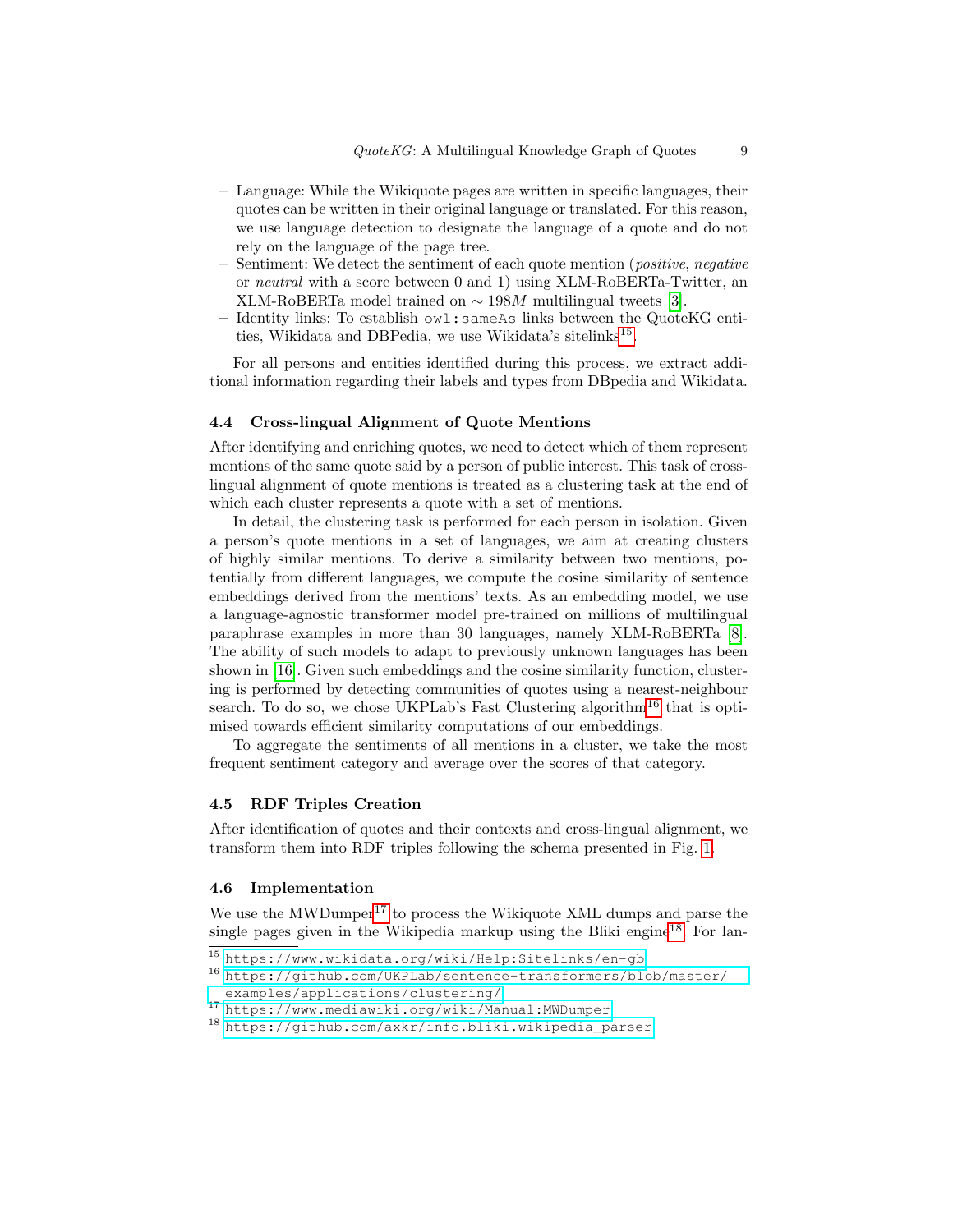<span id="page-9-5"></span>

| Language      | Persons | Quotes  | Mentions | <b>Mentions with Contexts</b> |
|---------------|---------|---------|----------|-------------------------------|
| English       | 19,073  | 267,740 | 271,541  | 193,848                       |
| Italian       | 18,803  | 145,235 | 146,103  | 48,107                        |
| German        | 3,461   | 16,012  | 16,441   | 4,330                         |
| Croatian      | 2,707   | 11,023  | 12,965   | 2,045                         |
| Welsh         | 239     | 461     | 508      | 247                           |
| All Languages | 69,467  | 880,878 | 961,535  | 411,912                       |

Table 2. Statistics of selected languages in *QuoteKG*.

guage detection and time expression extraction, we use the lange detect<sup>[19](#page-9-1)</sup> and dateparser<sup>[20](#page-9-2)</sup> libraries. The Fast Clustering algorithm was run with a cosine similarity threshold of 0.8. The creation of knowledge graph triples and their serialisation is done via the RDFLib library<sup>[21](#page-9-3)</sup>. The Java implementation of the dumper and the Python code for cross-lingual alignment and knowledge graph creation are publicly available on  $\text{GitHub}^{22}$  $\text{GitHub}^{22}$  $\text{GitHub}^{22}$ .

# <span id="page-9-0"></span>5 Statistics, Evaluation, Examples & Web Interface

In this section, we first provide general statistics of  $QuoteKG$ , evaluate the crosslingual alignment and present example queries.

#### 5.1 Statistics

In total, *QuoteKG* contains 880, 878 quotes with 961, 535 quote mentions. For 411, 912 mentions, context is available. Table [2](#page-9-5) provides detailed statistics for selected languages. QuoteKG covers both high-resource languages such as English (271, 541 quote mentions from 19, 073 persons) and Italian (146, 103 quote mentions from 18, 803 persons), as well as low-resource languages such as Welsh (508 quote mentions from 239 persons).

### 5.2 Evaluation of the Cross-lingual Alignment

We evaluate the quality of the cross-lingual alignment of quote mentions by comparing to a ground truth of correctly clustered mentions. Creating such a ground truth is a tedious process due to the large amount of possible clusterings

<span id="page-9-1"></span><sup>19</sup> <https://pypi.org/project/langdetect/>

<span id="page-9-2"></span><sup>20</sup> <https://github.com/scrapinghub/dateparser/>

<span id="page-9-3"></span><sup>21</sup> <https://github.com/RDFLib/rdflib>

<span id="page-9-4"></span><sup>22</sup> <https://github.com/tkuculo/QuoteKG>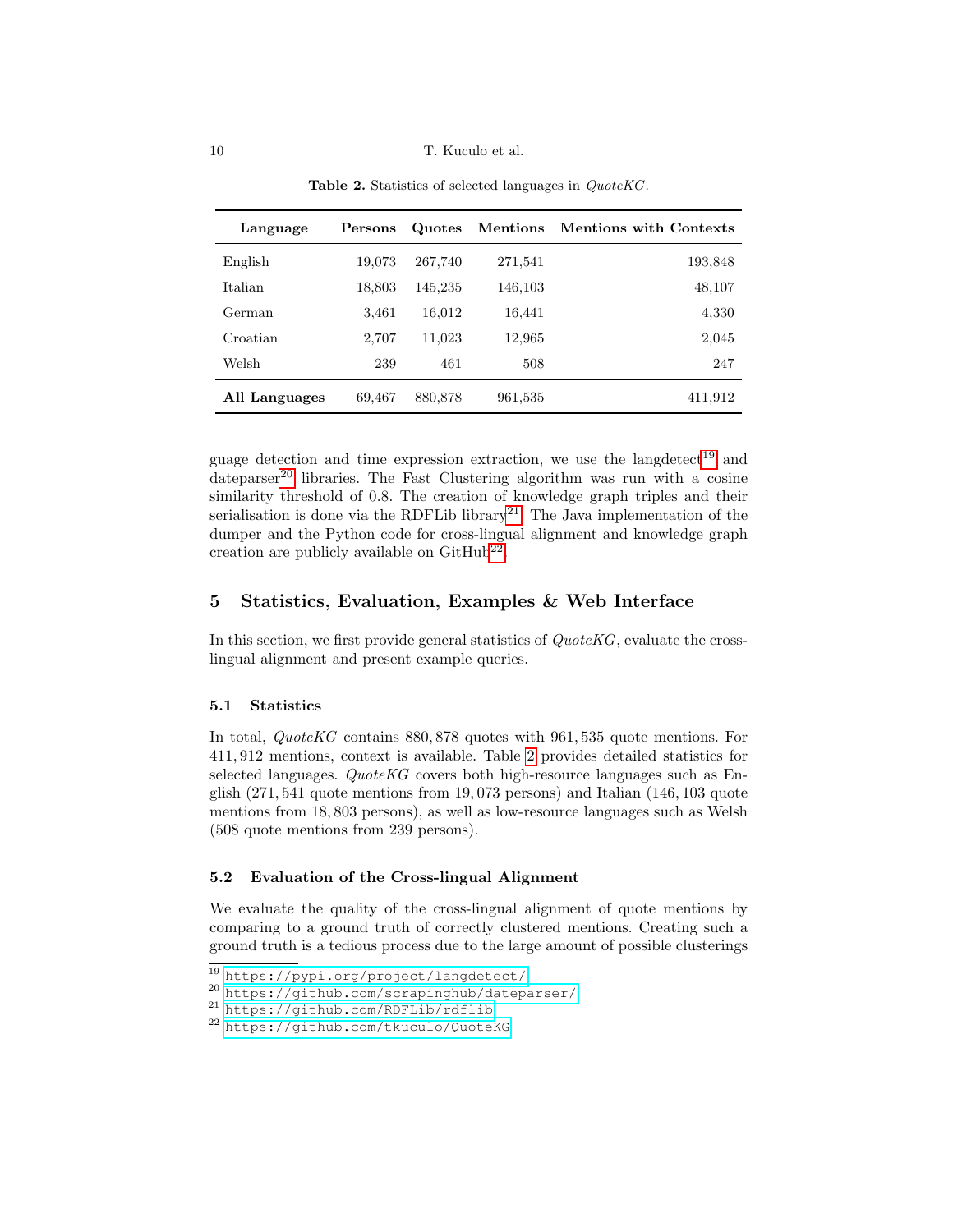and the number of pairwise comparisons<sup>[23](#page-10-0)</sup>. We have selected eight persons with quotes in English, German and Italian and manually clustered their mentions. Ground truth clusters were then compared to the *QuoteKG* clusters by viewing the clustering process as a series of decisions for each of the pairs of mentions [\[30\]](#page-16-13). For example, we consider three positive pairs for a quote mentioned in three languages: (Mention<sub>1</sub>, Mention<sub>2</sub>), (Mention<sub>1</sub>, Mention<sub>3</sub>), (Mention<sub>2</sub>, Mention<sub>3</sub>).

Table [3](#page-10-1) shows the results of this evaluation: Cross-language alignment in QuoteKG shows an average precision of 1.0 and an  $F_1$  score of 0.99 for this ground truth data set. Following the imbalance of Wikiquote's coverage described in Section [4.1,](#page-5-4) there is a high number of true negatives, i.e., the majority of quotes are only mentioned once in all Wikiquote language versions. In total, there are only two mentions which are not clustered together but should have been. All the other clusters are correct.

<span id="page-10-1"></span>Table 3. Evaluation of cross-lingual alignment for eight selected persons in English, German and Italian. TP: true positives (mention pairs that were correctly clustered together) TN: true negatives (mention pairs that were correctly not clustered together), FP: false positives, FN: false negatives, P: precision, R: recall,  $F_1$ :  $F_1$  score.

| Person              | TР             | TN   | FP             | FN             | P   | R.   | ${\bf F}_1$ |
|---------------------|----------------|------|----------------|----------------|-----|------|-------------|
| Alan Turing         | 10             | 935  | $\overline{0}$ | 1              | 1   | 0.91 | 0.95        |
| Alexander the Great | 5              | 491  | $\overline{0}$ | $\Omega$       | 1   | 1.0  | 1.0         |
| Edward Snowden      | 6              | 697  | 0              | $\overline{0}$ | 1   | 1.0  | 1.0         |
| Gustav Mahler       | 1              | 44   | $\overline{0}$ | $\overline{0}$ | 1   | 1.0  | 1.0         |
| Jean-Claude Juncker | 4              | 776  | $\Omega$       | $\Omega$       | 1   | 1.0  | 1.0         |
| Marie Antoinette    | 4              | 347  | $\overline{0}$ | $\overline{0}$ | 1   | 1.0  | 1.0         |
| Marie Curie         | $\overline{2}$ | 251  | $\Omega$       | $\Omega$       | 1   | 1.0  | 1.0         |
| Tom Clancy          | 1              | 2849 | $\theta$       | $\Omega$       | 1   | 1.0  | 1.0         |
| Total               | 33             | 6390 | $\Omega$       | 1              | 1.0 | 0.99 | 0.99        |

Our ground truth set of manually aligned quote clusters is available on the QuoteKG website.

#### 5.3 Example Queries

In this section, we present two example queries demonstrating how to use Quote-KG as a collection of quotes and as a resource to conduct research on the misattribution of quotes.

<span id="page-10-0"></span><sup>&</sup>lt;sup>23</sup> When considering a person that has 10 quotes in 5 languages each, there are  $\sum_{i=1}^{5-1} 10$  $i^2 = 1,000$  possible pairwise comparisons.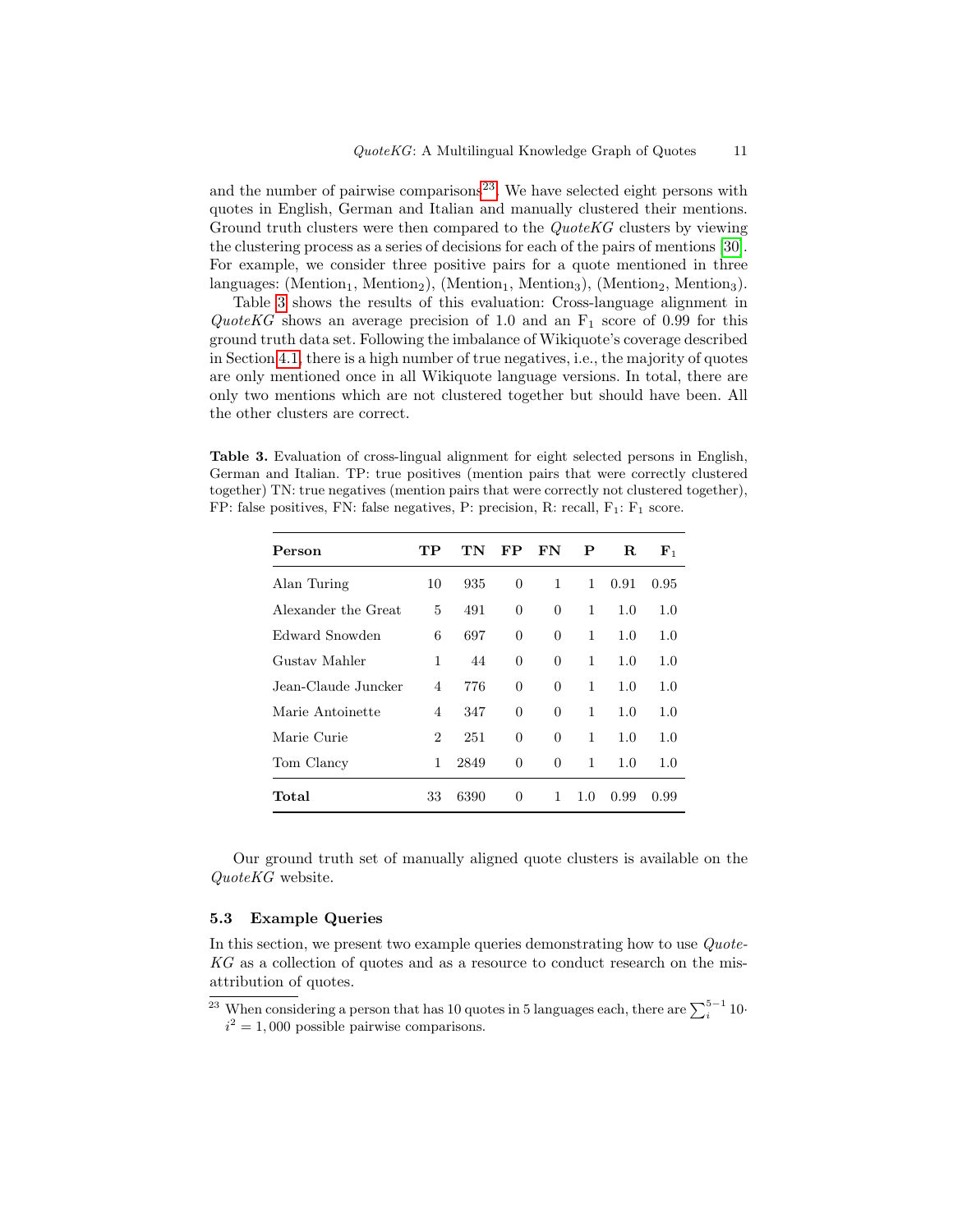12 T. Kuculo et al.

```
SELECT ?Person (COUNT(?quote) AS ?NumberOfQuotes) WHERE {
  ?quote a so:Quotation ;
    so:spokenByCharacter [
       skos:prefLabel ?Person ] .
} GROUP BY ?Person
ORDER BY DESC(COUNT(?quote))
```
Listing 1.1. SPARQL query: Persons with the most quotes.

QuoteKG as a Collection of Quotes and their Originators Listing [1.1](#page-11-0) shows a SPARQL query that returns the five persons with the most quotes  $inQuoteKG$ . Table [4](#page-11-1) shows these persons together with the number of quotes. Without surprise, the persons with most quotes are philosophers and writers, including Friedrich Nietzsche and Oscar Wilde, plus Albert Einstein, known for many (misattributed) quotes [\[28\]](#page-16-4).

<span id="page-11-1"></span>Table 4. The first five results of the query in Listing [1.1.](#page-11-0)

| <b>?Person</b>             | ?NumberOfQuotes |
|----------------------------|-----------------|
| Friedrich Nietzsche        | 2,530           |
| Oscar Wilde                | 1,786           |
| Albert Einstein            | 1,627           |
| Donald Trump               | 1,610           |
| Johann Wolfgang von Goethe | 1,537           |

Verification of Quotes Misinformation on the Internet has become an increasingly important problem and requires methods that classify the veracity of information [\[33\]](#page-16-14) and benefit from knowledge graphs such as ClaimsKG that provide annotated and erroneous facts [\[32\]](#page-16-15). While ClaimsKG provides wrong claims stated by persons extracted from fact-checking sites, QuoteKG has quotes labelled as wrongly attributed to persons, thus a different type of misinformation. The query shown in Listing [1.2](#page-12-1) returns quotes of Albert Einstein that are marked as misattributed in  $QuoteKG$  (see Table [5\)](#page-12-2), together with context information. Such context information can be a valuable resource for explaining misattribution in the case of quotes.

#### 5.4 Web Interface

On the QuoteKG website, we offer a SPARQL endpoint and a demo Search & Demo interface where users can search for specific persons and display their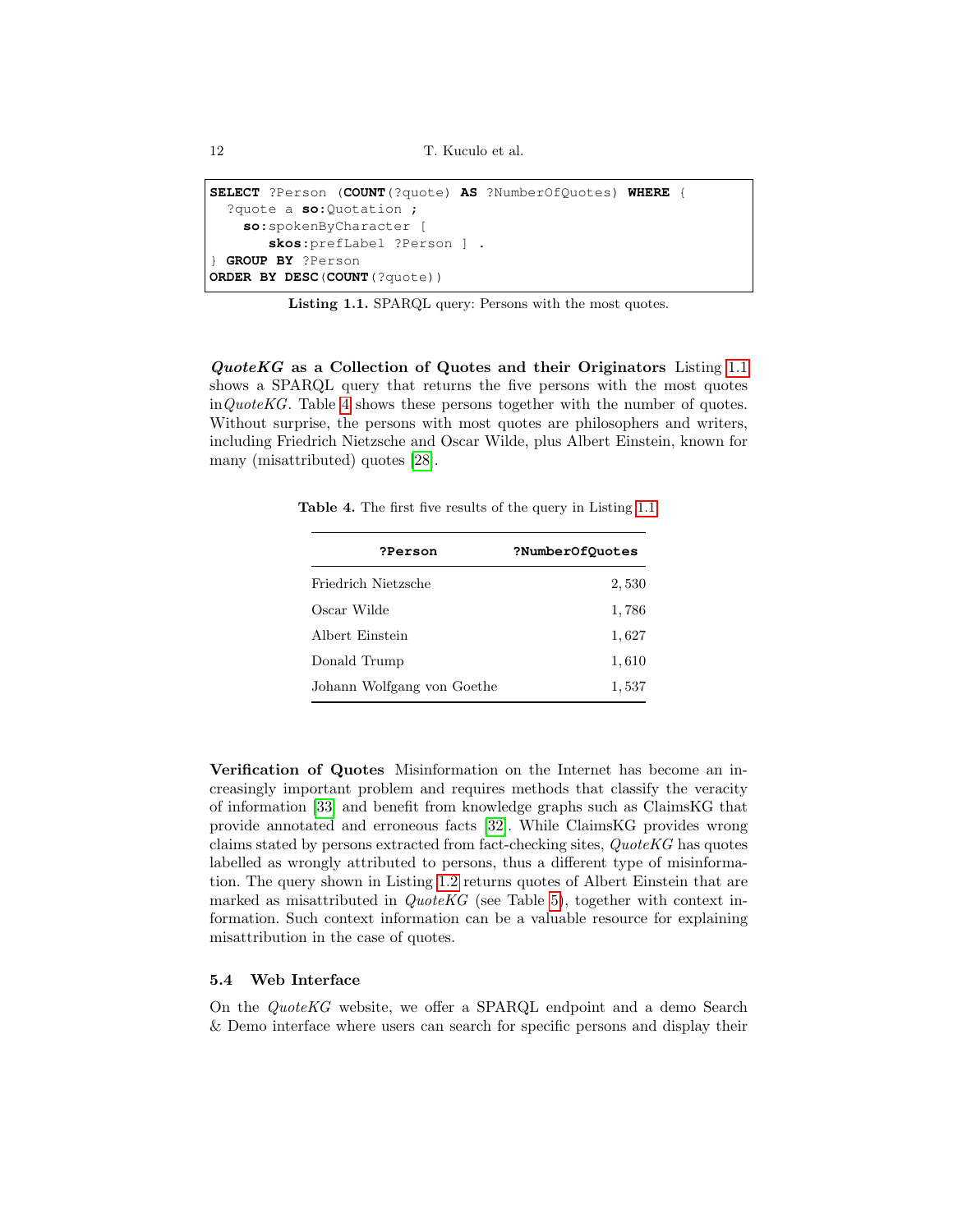```
SELECT ?Text (SAMPLE(?contextText) AS ?contextTexts)
(SAMPLE(?source) AS ?Source) WHERE {
  ?quote so:spokenByCharacter [
    skos: prefLabel "Albert Einstein" ] ;
  qkg:isMisattributed true ; qkg:hasMention ?mention .
  ?mention so:text ?Text ;
    qkg:hasContext [
    qkg:contextText ?contextText ; so:source ?source
  ] .
} GROUP BY ?Text
```
Listing 1.2. SPARQL query: Quotes misattributed to Albert Einstein and their contexts.

<span id="page-12-2"></span>Table 5. Two results of the query in Listing [1.2,](#page-12-1) returning quotes that were misattributed to Albert Einstein. Texts are shortened for brevity here.

| ?Text                                                                                                                                                                            | ?contextTexts                                                                                                                                                  | ?Source                                                                      |
|----------------------------------------------------------------------------------------------------------------------------------------------------------------------------------|----------------------------------------------------------------------------------------------------------------------------------------------------------------|------------------------------------------------------------------------------|
| Everything is energy and that's There's no evidence that<br>all there is to it It can be no Einstein ever said this.<br>other way. This is not philoso-<br>phy. This is physics. |                                                                                                                                                                | $http://quoteinvesti-$<br>gator.com/2012/05/-<br>$16/everything-$<br>energy/ |
| If the facts don't fit the theory,<br>change the facts.                                                                                                                          | The earliest published attri-<br>bution of this quote to Ein-<br>stein found on $\dots$ , but no<br>source to Einstein's original<br>writings is given $\dots$ | $\frac{http://books.-}{}$<br>google.com/-<br>$books?id = \dots$              |

quotes in selected languages. An example of this interface is shown in Fig. [7](#page-13-1) which display Portuguese and English quotes of Johann Wolfgang von Goethe.

# <span id="page-12-0"></span>6 Availability

Availability: The  $QuoteKG$  website<sup>[24](#page-12-3)</sup> provides access to a description of  $Quote-$ KG and its schema, to the SPARQL endpoint, to data downloads and will provide a canonical citation to this paper. QuoteKG is licensed under the Creative Commons Attribution Share Alike  $4.0$  International<sup>[25](#page-12-4)</sup> license. Persistent access to the QuoteKG triple files is provided through an upload to the zenodo reposi-

<span id="page-12-3"></span><sup>24</sup> <https://quotekg.l3s.uni-hannover.de>

<span id="page-12-4"></span><sup>25</sup> <https://creativecommons.org/licenses/by-sa/4.0/legalcode>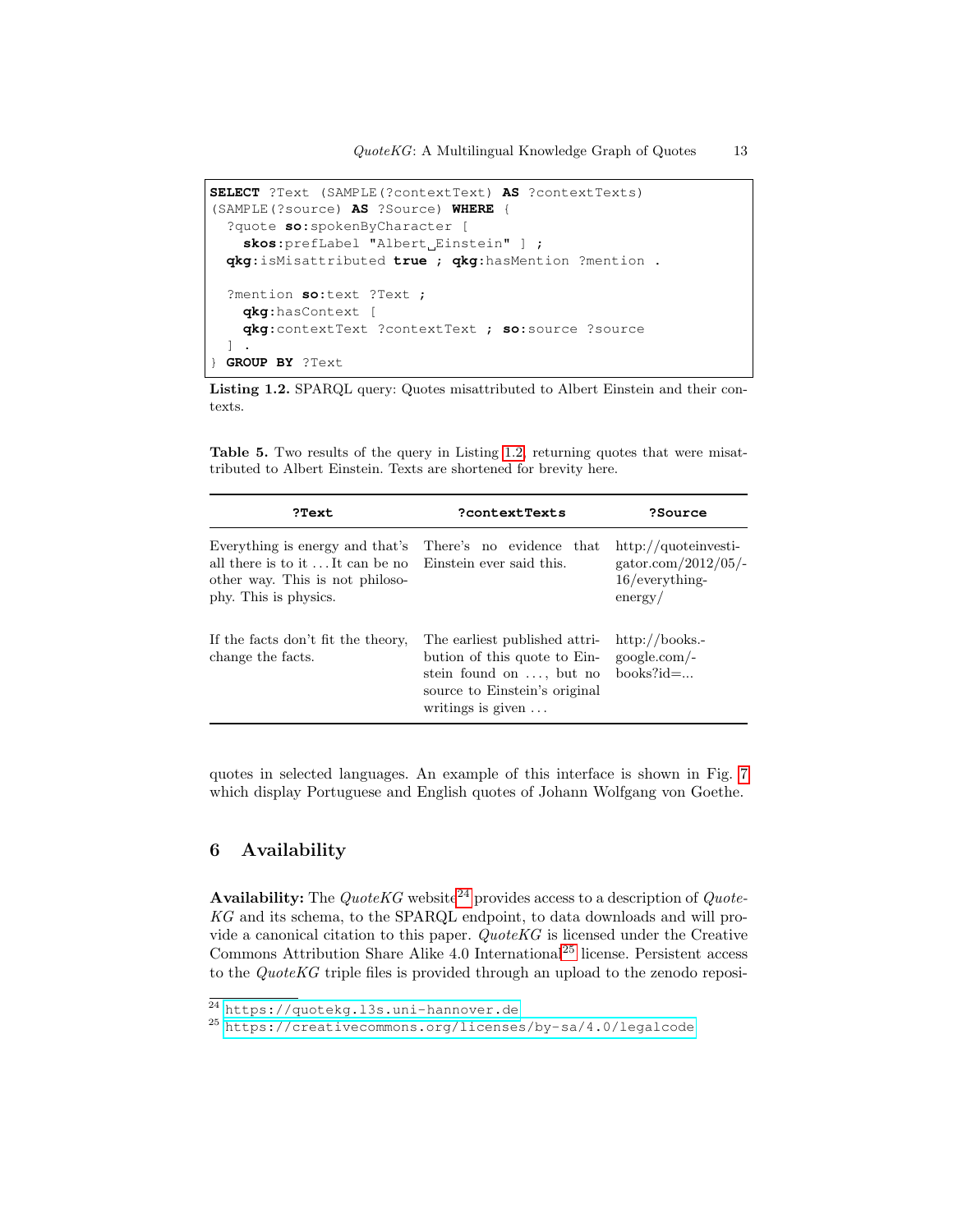| $ 1832  \bullet \text{ EN: Once a man's thirty, he's already old, He is indeed as good as }$<br>(RDF) dead. It's best to kill him right away. (RDF) |
|-----------------------------------------------------------------------------------------------------------------------------------------------------|
| 1832 $\cdot$ EN: Law is mighty, mightier necessity. (RDF)                                                                                           |
| (RDF) · PT: A lei é poderosa; mais poderosa, porém, é a necessidade. (RDF)                                                                          |

<span id="page-13-1"></span>Fig. 7. An example of the Search & Demo interface showing two quotes of Johann Wolfgang Goethe which are available in Portuguese or English. The sentiment of quotes is indicated by colour (red: negative, green: positive).

tory<sup>[26](#page-13-2)</sup>. The code for the creation of  $QuoteKG$  is publicly available on GitHub<sup>[27](#page-13-3)</sup> and is licensed under the MIT license<sup>[28](#page-13-4)</sup>.

Sustainability plan: To account for updates in all Wikiquote language editions, we plan to release new versions of  $QuotekG$  twice a year. To do so, we deploy a script that covers the entire pipeline depicted in Fig. [3,](#page-5-2) from the download of Wikiquote dumps in each language until the creation of triples.

Adherence to standards: QuoteKG is modeled through the Resource Description Framework. Its schema is an extension of schema.org. We provide a machine-readable description of  $QuoteKG$  using the VoID vocabulary<sup>[29](#page-13-5)</sup>.  $Quote-$ KG adheres to the Linked Data Principles: resources can be looked up through their URIs and they are interlinked with Wikidata and DBpedia.

# <span id="page-13-0"></span>7 Related Work

In this section, we give an overview of other corpora and knowledge graphs containing quotes, other usages of Wikiquote and about cross-lingual alignment.

Quote Corpora Many collections of quotes have been created and maintained, mainly mono-lingual and without semantic annotations. Since the release of its first edition in 1941, The Oxford Dictionary of Quotations [\[20\]](#page-16-16) aims at providing "the wit and wisdom of past and present" with a focus on the provenance of quotes. Provenance of quotes is also an indispensable criterion in the Book of Fake Quotes [\[4\]](#page-15-9). There are few machine-readable monolingual quote collections[30](#page-13-6),[31](#page-13-7) [\[10,](#page-15-0) [24,](#page-16-5) [34\]](#page-16-6). These corpora are typically monolingual and extracted from news. Consequently, while they may have a large amount of quotes, they

<span id="page-13-2"></span><sup>26</sup> <https://zenodo.org/record/4702544>

<span id="page-13-3"></span><sup>27</sup> <https://github.com/tkuculo/QuoteKG>

<span id="page-13-4"></span><sup>28</sup> <https://opensource.org/licenses/MIT>

<span id="page-13-5"></span><sup>29</sup> <https://www.w3.org/TR/void/>

<span id="page-13-6"></span><sup>30</sup> <https://www.kaggle.com/akmittal/quotes-dataset>

<span id="page-13-7"></span><sup>31</sup> <https://github.com/JamesFT/Database-Quotes-JSON>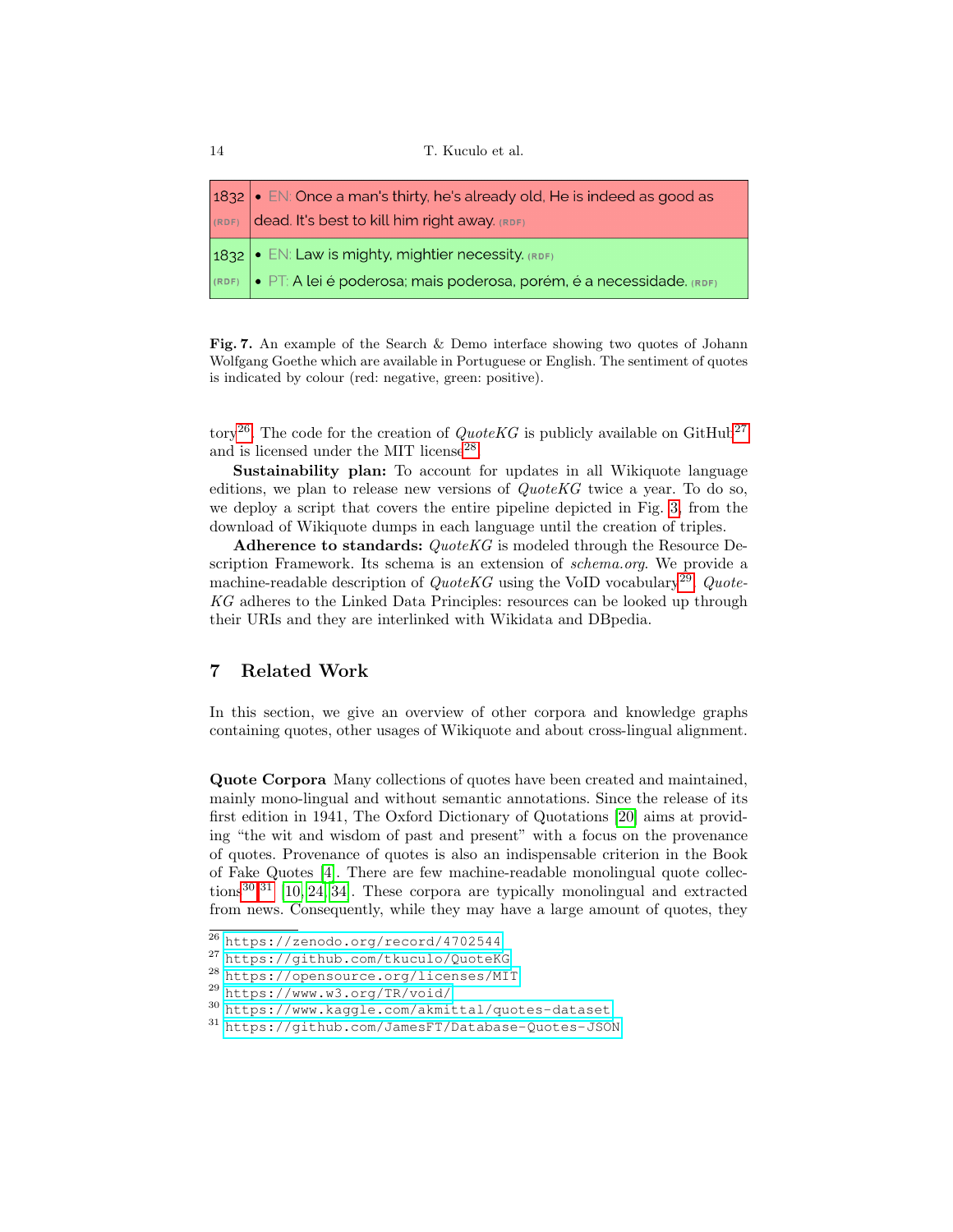lack a mechanism to ensure societal relevance of quotes as in Wikiquote. As a knowledge graph, QuoteKG enables easy access to quotes and rich metadata.

Quotes in Knowledge Graphs While DBQuote [\[26\]](#page-16-17) allows user annotations of quotes extracted from Twitter and Wikiquote through an ontology, it only covers two languages (English and Korean) and has not been made available. To the best of our knowledge,  $QuoteKG$  is the first publicly available knowledge graph of quotes. Consequently, quotes have only been insufficiently covered in the Semantic Web: for example, Wikidata [\[36\]](#page-16-8) contains less than 400 instances of the class "Phrase"<sup>[32](#page-14-1)</sup> that are attributed to an author or creator – most of them only consisting of few words (e.g., "cogito ergo sum" and "covfefe"). Event-centric knowledge graphs such as EventKG [\[12\]](#page-15-2) provide an understanding of the human history and world-shaking events. They do not include include quotes that complement the deeds of public figures. Many applications based on knowledge graphs (e.g., for exploring the lives of persons of public interest  $[1, 13]$  $[1, 13]$ ) could immediately profit from the inclusion of quotes.

Wikiquote Until now, Wikiquote has rarely been used as a research corpus, presumably due to the required but tedious extraction process. One example is the work by Buscaldi et al. who manually tagged quotes of the Italian Wikiquote as humorous or not, and used their annotated corpus for training models for humour recognition [\[5\]](#page-15-10). Giammona et al. analysed the spread of ancient quotes in today's Web through Wikiquote [\[9\]](#page-15-11) and Wikiquote was used for training the chatbot Poetwannabe [\[6\]](#page-15-12). With  $QuoteKG$ , we foresee to ease the access to quotes for a wide range of research questions.

Cross-lingual Alignment Several studies have shown that different languages share similar statistical properties that can be used to learn cross-lingual alignments between two languages, even without relying on any form of bilingual supervision [\[7\]](#page-15-13). While most works and datasets address bilingual alignment  $[11, 15, 17]$  $[11, 15, 17]$  $[11, 15, 17]$ , there are only few works on cross-lingual alignment  $[22]$ . QuoteKG focuses on the specific task of cross-lingual alignment of quote mentions.

# <span id="page-14-0"></span>8 Conclusion

In this paper, we presented  $QuoteKG - a$  novel, multilingual knowledge graph of quotes. We have presented the  $QuoteKG$  schema based on schema.org as well as a pipeline that extracts quotes from the Wikiquote corpus and aligns them across languages. QuoteKG is publicly available and includes nearly one million quotes quotes in 55 languages, said by nearly 69, 000 people of public interest.

Acknowledgements This work was partially funded by H2020-MSCA-ITN-2018-812997 under "Cleopatra".

<span id="page-14-1"></span><sup>32</sup> <https://www.wikidata.org/wiki/Q187931>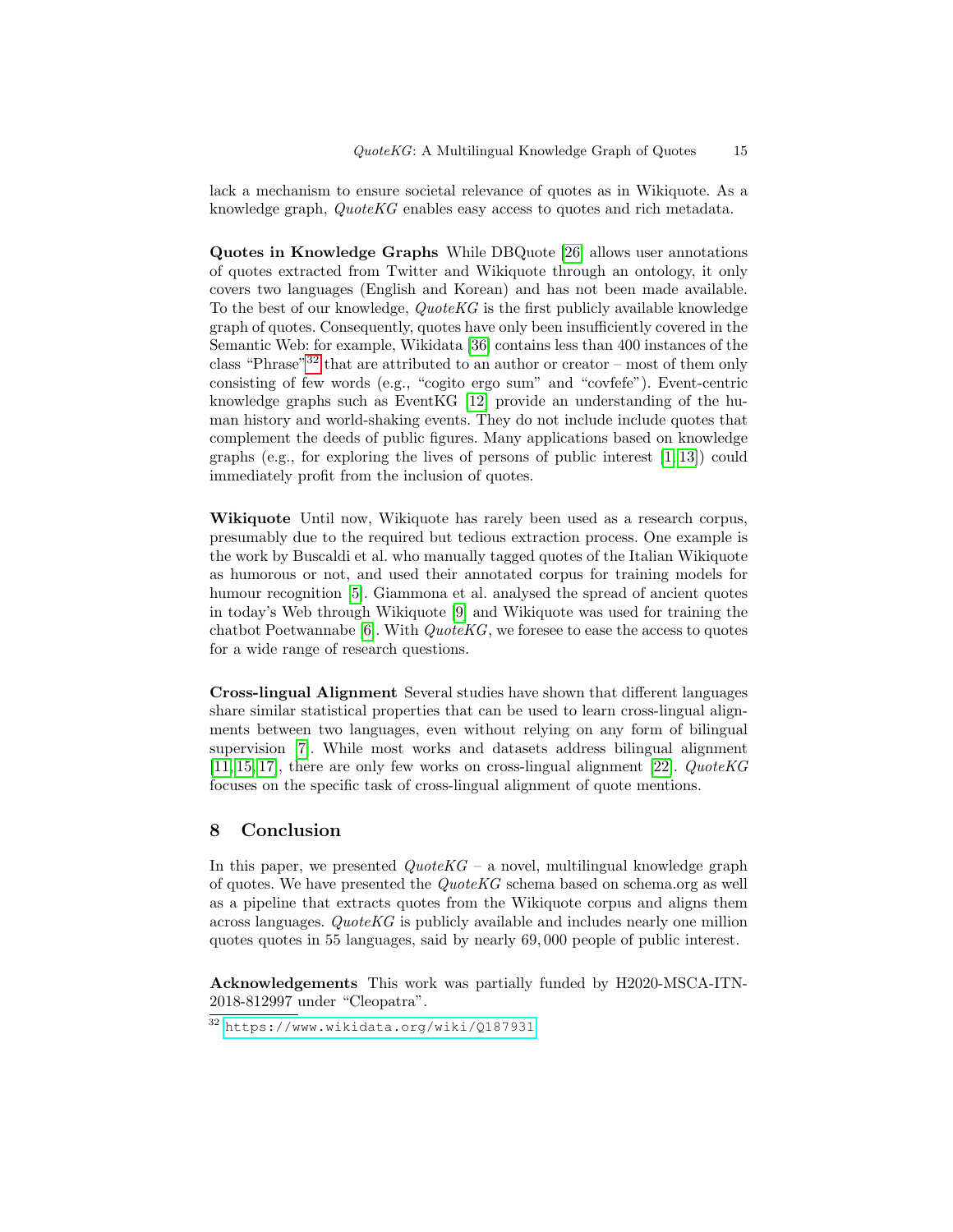#### 16 T. Kuculo et al.

### References

- <span id="page-15-3"></span>1. Althoff, T., Dong, X.L., Murphy, K., Alai, S., Dang, V., Zhang, W.: TimeMachine: Timeline Generation for Knowledge-Base Entities. In: Proceedings of the 21th ACM SIGKDD International Conference on Knowledge Discovery and Data Mining. pp. 19–28 (2015)
- <span id="page-15-1"></span>2. Auer, S., Bizer, C., Kobilarov, G., Lehmann, J., Cyganiak, R., Ives, Z.: DBpedia: A Nucleus for a Web of Open Data. In: The semantic web, pp. 722–735. Springer (2007)
- <span id="page-15-6"></span>3. Barbieri, F., Anke, L.E., Camacho-Collados, J.: XLM-T: A Multilingual Language Model Toolkit for Twitter. arXiv preprint arXiv:2104.12250 (2021)
- <span id="page-15-9"></span>4. Boller Jr, P.F., George Jr, O.J., et al.: They Never Said It: A Book of Fake Quotes, Misquotes, and Misleading Attributions: A Book of Fake Quotes, Misquotes, and Misleading Attributions. Oxford University Press, USA (1989)
- <span id="page-15-10"></span>5. Buscaldi, D., Rosso, P.: Some Experiments in Humour Recognition using the Italian Wikiquote Collection. In: International Workshop on Fuzzy Logic and Applications. pp. 464–468. Springer (2007)
- <span id="page-15-12"></span>6. Chorowski, J., Lancucki, A., Malik, S., Pawlikowski, M., Rychlikowski, P., Zykowski, P.: A Talker Ensemble: The University of Wroclaw's Entry to the NIPS 2017 Conversational Intelligence Challenge. In: The NIPS'17 Competition: Building Intelligent Systems, pp. 59–77. Springer (2018)
- <span id="page-15-13"></span>7. Chung, Y.A., Weng, W.H., Tong, S., Glass, J.: Unsupervised Cross-modal Alignment of Speech and Text Embedding Spaces. arXiv preprint arXiv:1805.07467 (2018)
- <span id="page-15-7"></span>8. Conneau, A., Khandelwal, K., Goyal, N., Chaudhary, V., Wenzek, G., Guzmán, F., Grave, E., Ott, M., Zettlemoyer, L., Stoyanov, V.: Unsupervised Cross-lingual Representation Learning at Scale. arXiv preprint arXiv:1911.02116 (2019)
- <span id="page-15-11"></span>9. Giammona, C., Yanes, E.S.: From Print to Digital Texts, from Digital Texts to Print. Indirect Tradition of Latin Classics on the Web. Storie e Linguaggi 5(1) (2019)
- <span id="page-15-0"></span>10. Goel, S., Madhok, R., Garg, S.: Proposing Contextually Relevant Quotes for Images. In: European Conference on Information Retrieval. pp. 591–597. Springer (2018)
- <span id="page-15-14"></span>11. Gottschalk, S., Demidova, E.: MultiWiki: Interlingual Text Passage Alignment in Wikipedia. ACM Trans. Web 11(1), 6:1–6:30 (2017)
- <span id="page-15-2"></span>12. Gottschalk, S., Demidova, E.: EventKG–the Hub of Event Knowledge on the Web– and Biographical Timeline Generation. Semantic Web 10(6), 1039–1070 (2019)
- <span id="page-15-4"></span>13. Gottschalk, S., Demidova, E.: EventKG+BT: Generation of Interactive Biography Timelines from a Knowledge Graph. In: European Semantic Web Conference. pp. 91–97. Springer (2020)
- <span id="page-15-5"></span>14. Haun, M.: How social movements and global events are changing language in 2020 (2020), accessed: 2021-12-03
- <span id="page-15-15"></span>15. Hieber, F.: WikiCLIR: a Cross-lingual Retrieval Dataset from Wikipedia. Universität  $(2014)$
- <span id="page-15-8"></span>16. Hu, J., Ruder, S., Siddhant, A., Neubig, G., Firat, O., Johnson, M.: Xtreme: A massively multilingual multi-task benchmark for evaluating cross-lingual generalisation. In: International Conference on Machine Learning. pp. 4411–4421. PMLR (2020)
- <span id="page-15-16"></span>17. Jing, Y., Xiong, D., Zhen, Y.: BiPaR: A Bilingual Parallel Dataset for Multilingual and Cross-lingual Reading Comprehension on Novels. arXiv preprint arXiv:1910.05040 (2019)